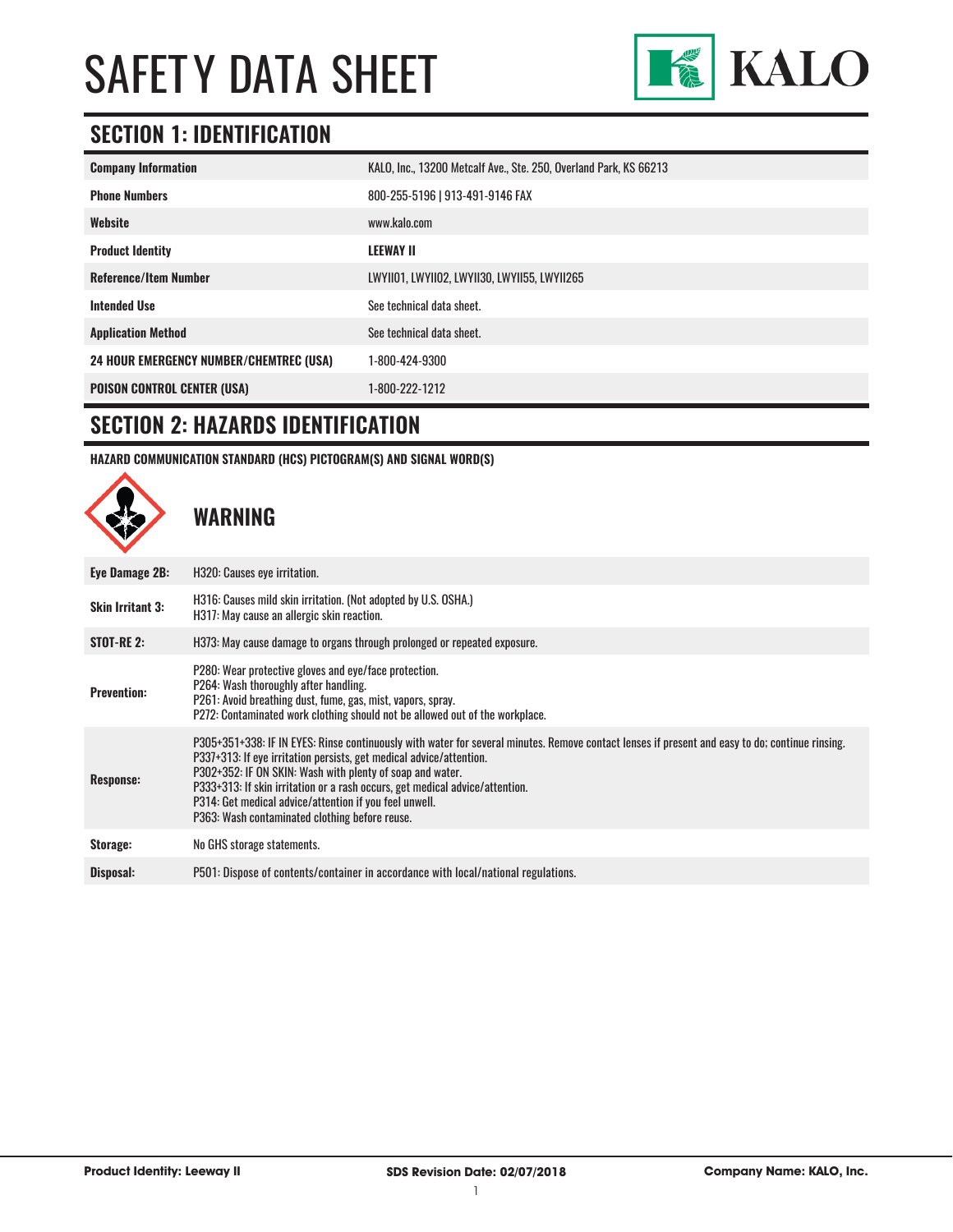

### **SECTION 3: COMPOSITION/INFORMATION ON INGREDIENTS**

**This product is labeled with the following GHS classifications, as it contains substances that present a hazard within the meaning of the relevant State and Federal Hazardous Substances regulations. This product is a proprietary blend and the ingredients and mixture percentages are being withheld as confidential business information.**

| <b>Ingredient/Chemical Designations:</b> | Diethylene glycol                                                                                              |
|------------------------------------------|----------------------------------------------------------------------------------------------------------------|
| <b>CAS No.:</b>                          | Proprietary                                                                                                    |
| Weight %:                                | 1.0% - 10%                                                                                                     |
| Notes:                                   | [1] Substance classified with a health or environmental hazard.                                                |
| <b>Ingredient/Chemical Designations:</b> | Glycerol                                                                                                       |
| <b>CAS No.:</b>                          | Proprietary                                                                                                    |
| Weight %:                                | 1.0% - 10%                                                                                                     |
| Notes:                                   | [1] Substance classified with a health or environmental hazard. [2] Substance with a workplace exposure limit. |
| <b>Ingredient/Chemical Designations:</b> | <b>Trade Secret</b>                                                                                            |
| <b>CAS No.:</b>                          | Proprietary                                                                                                    |
| Weight %:                                | $0.1\% - 10\%$                                                                                                 |
| Notes:                                   | [1] Substance classified with a health or environmental hazard.                                                |

### **SECTION 4: FIRST AID MEASURES**

|                    | [DESCRIPTIONS]                                                                                                                                                                                                                          |
|--------------------|-----------------------------------------------------------------------------------------------------------------------------------------------------------------------------------------------------------------------------------------|
| General:           | In all cases of doubt, or when symptoms persist, seek medical attention. Never give anything by mouth to an unconscious person.                                                                                                         |
| <b>Inhalation:</b> | Remove to fresh air. Keep patient warm and at rest. If breathing is irregular or stopped, give artificial respiration. If unconscious, place in the recovery<br>position and obtain immediate medical attention. Give nothing by mouth. |
| Eyes:              | Irrigate copiously with clean fresh water for at least 10 minutes, holding the eyelids apart and seek medical attention.                                                                                                                |
| Skin:              | Remove contaminated clothing. Wash skin thoroughly with soap and water or use a recognized skin cleanser. Do NOT use solvents or thinners.                                                                                              |
| Ingestion:         | If accidentally swallowed, obtain immediate medical attention. Keep at rest, Do NOT induce vomiting.                                                                                                                                    |
|                    | [MOST IMPORTANT SYMPTOMS AND EFFECTS, BOTH ACUTE AND DELAYED]                                                                                                                                                                           |
| Overview:          | No adverse symptoms or effects anticipated under normal handling conditions. See Section 2 for further details.                                                                                                                         |
| Eyes:              | <b>Causes eye irritation.</b>                                                                                                                                                                                                           |
| Skin:              | Causes mild skin irritation. (Not adopted by U.S. OSHA.)                                                                                                                                                                                |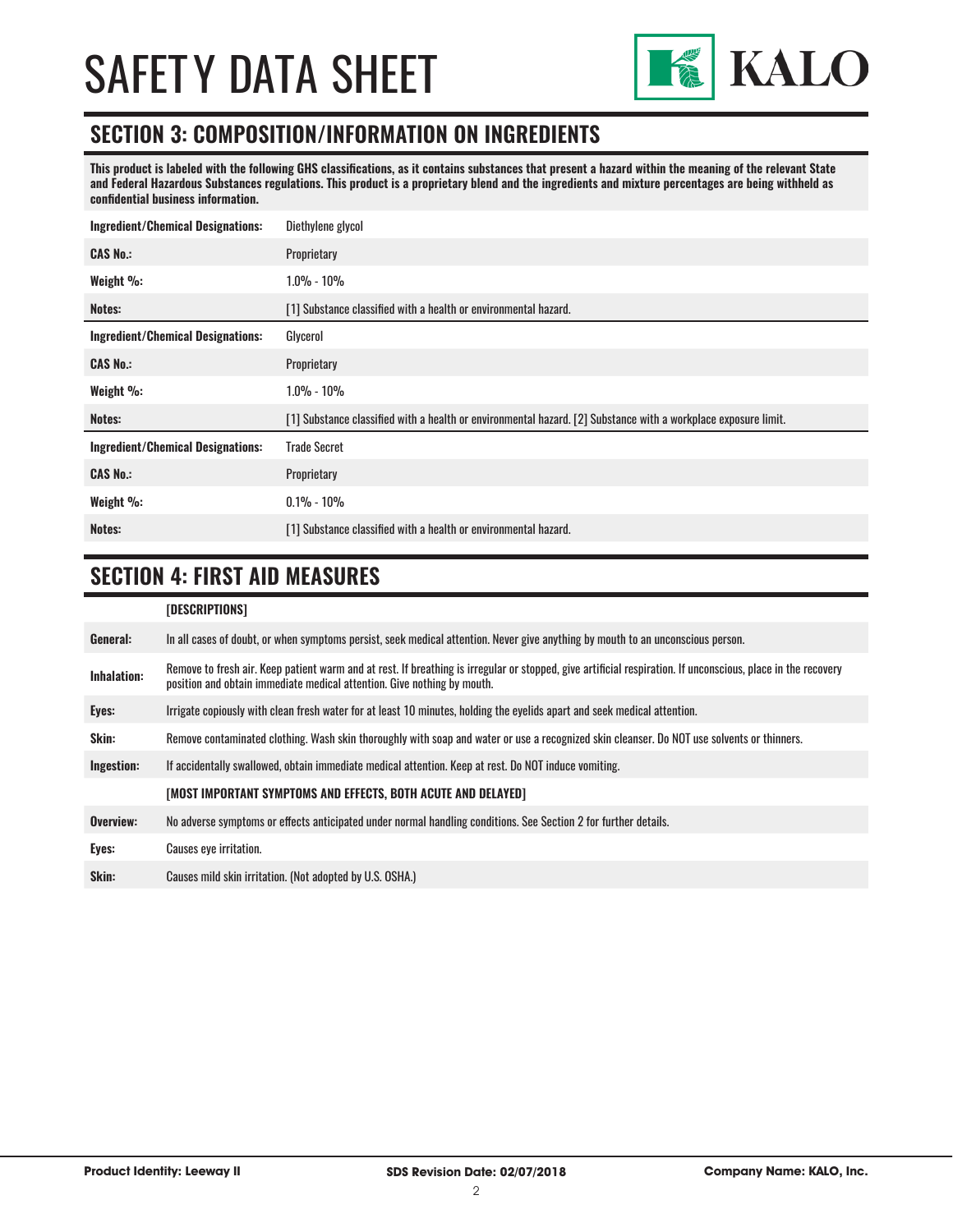

### **SECTION 5: FIREFIGHTING MEASURES**

| <b>Extinguishing Media:</b>     | Recommended extinguishing media: alcohol resistant foam, CO <sup>2</sup> , powder, water spray. Do not use water jet.                                                                                                                                                                                                                                  |
|---------------------------------|--------------------------------------------------------------------------------------------------------------------------------------------------------------------------------------------------------------------------------------------------------------------------------------------------------------------------------------------------------|
| <b>Special Hazards:</b>         | Combustion may yield smoke, carbon monoxide, and other products of incomplete combustion. Oxides of sulfur, nitrogen or phosphorus may<br>also be formed. Avoid breathing dust, fumes, vapors, sprays.                                                                                                                                                 |
| <b>Advice For Firefighters:</b> | Evacuate area. Prevent contamination from run-off of adjacent areas, streams, drinking water and sewers. Do not flush down sewers or other<br>drainage systems. Exposed firefighters must wear standard protective equipment and in enclosed areas self-contained breathing apparatus.<br>Use water-spray to cool fire-exposed surfaces and personnel. |

## **SECTION 6: ACCIDENTAL RELEASE MEASURES**

| <b>Precautions/Procedures:</b>                                         | Keep all sources of ignition away from spill/release. In case of a major spill or spillage in a confined space evacuate the area and<br>check vapor levels.                                                                                                                                                                                                                                                                                                                                                                                                                                                                                                               |
|------------------------------------------------------------------------|---------------------------------------------------------------------------------------------------------------------------------------------------------------------------------------------------------------------------------------------------------------------------------------------------------------------------------------------------------------------------------------------------------------------------------------------------------------------------------------------------------------------------------------------------------------------------------------------------------------------------------------------------------------------------|
| <b>Environmental Precautions:</b>                                      | Do not allow spills to enter drains or water courses.                                                                                                                                                                                                                                                                                                                                                                                                                                                                                                                                                                                                                     |
| <b>Methods and Material For</b><br><b>Containment and Cleaning Up:</b> | Ventilate the area and avoid breathing vapors. Take the personal protective measures listed in Section 8. Contain and absorb spillage<br>with non-combustible materials (e.g. sand/earth/vermiculite). Place in closed containers outside buildings and dispose of according<br>to the Waste Regulations (see Section 13). Clean, preferably with a detergent. Do not use solvents. Do not allow spills to enter drains<br>or water courses. If drains, sewers, streams or lakes are contaminated, inform the local water company immediately. In the case of<br>contamination of rivers, streams, or lakes, the Environmental Protection Agency should also be informed. |

### **SECTION 7: HANDLING AND STORAGE**

| <b>Precautions For Safe Handling:</b> | Do not get in eyes, on skin, or on clothing. Do not breathe vapors or mists. Keep container closed. Use only with adequate<br>ventilation. Use good personal hygiene practices. Wash hands before eating, drinking, smoking. Remove contaminated clothing and<br>wash before reuse. Destroy contaminated belts and shoes and other items that cannot be decontaminated.<br>See Section 2 for further details. |
|---------------------------------------|---------------------------------------------------------------------------------------------------------------------------------------------------------------------------------------------------------------------------------------------------------------------------------------------------------------------------------------------------------------------------------------------------------------|
| <b>Conditions For Safe Storage:</b>   | Store in tightly closed containers in dry, well-ventilated area, away from excessive heat and incompatibles.<br>See Section 2 for further details.                                                                                                                                                                                                                                                            |
| <b>Incompatible Materials:</b>        | Oxidizing agents.                                                                                                                                                                                                                                                                                                                                                                                             |
| <b>Specific End Use(s):</b>           | See technical data sheet.                                                                                                                                                                                                                                                                                                                                                                                     |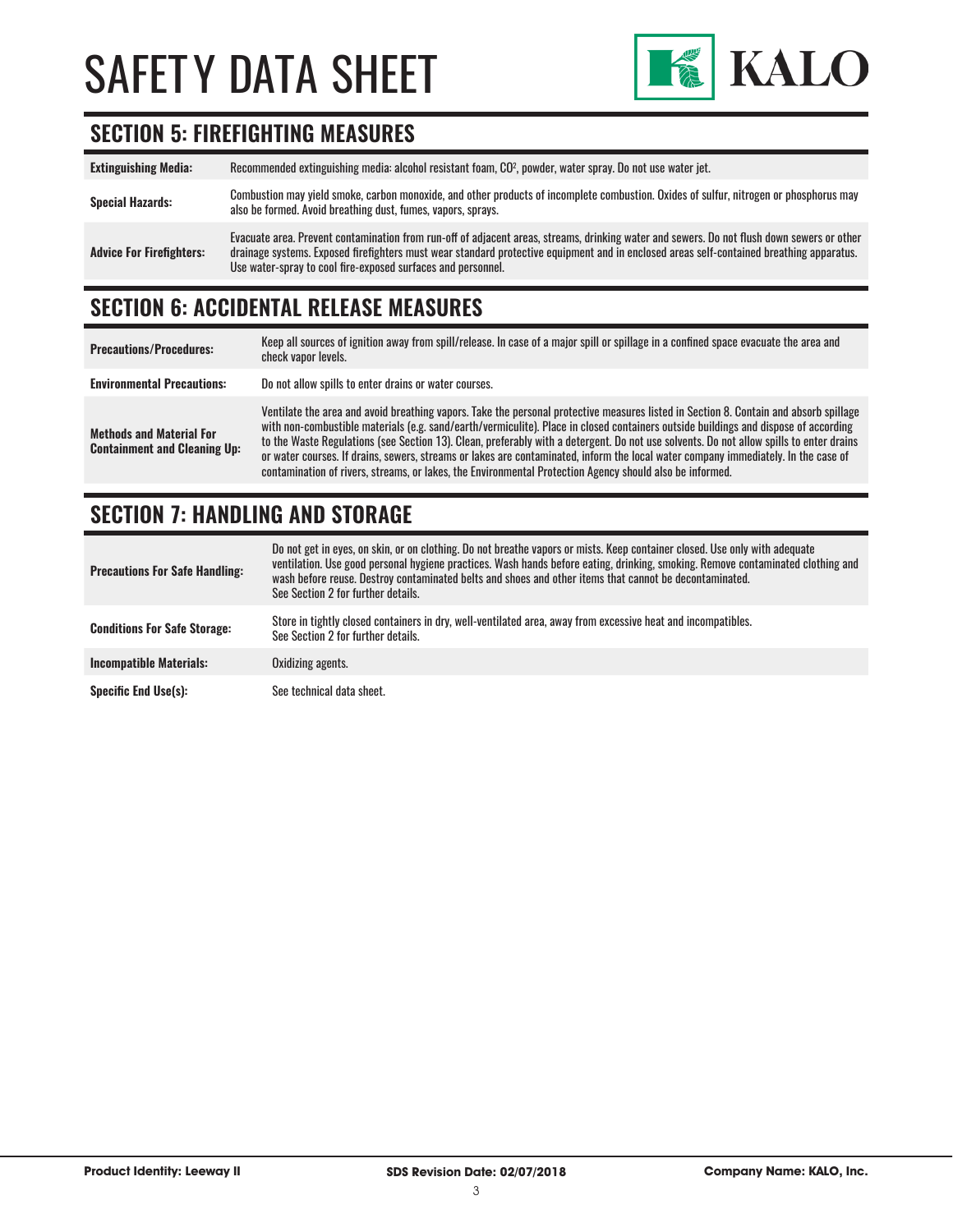

### **SECTION 8: EXPOSURE CONTROLS/PERSONAL PROTECTION**

| <b>Exposure Data:</b> |  |
|-----------------------|--|
|-----------------------|--|

**Exposure Data:** This product contains the following ingredients with workplace exposure limits:

| mo prouust oomtanio the fonoming mgrouonto mtn moripiuoe exposure innito- |                     |                      |                                               |
|---------------------------------------------------------------------------|---------------------|----------------------|-----------------------------------------------|
| <b>CAS No.</b>                                                            | Ingredient          | <b>Source</b>        | Value                                         |
| Glycerol<br>Proprietary                                                   |                     | OSHA                 | TWA: $15mg/m3$ (total), TWA: $5mg/m3$ (resp)  |
|                                                                           |                     | ACGIH                | TWA: $3mg/m^3$ (resp), TWA: $10mg/m^3$ (mist) |
|                                                                           |                     | NIOSH                | No Established RELs                           |
| Diethylene Glycol<br>Proprietary                                          | <b>OSHA</b>         | No Established Limit |                                               |
|                                                                           |                     | <b>ACGIH</b>         | No Established Limit                          |
|                                                                           |                     | NIOSH                | No Established Limit                          |
| Proprietary                                                               |                     | <b>OSHA</b>          | No Established Limit                          |
|                                                                           | FOAM-A-TAC 2-202-05 | ACGIH                | No Established Limit                          |
|                                                                           |                     | NIOSH                | No Established Limit                          |

**Carcinogen Data:** This product contains no ingredients (at greater than 0.1%) with established limits for exposure under OSHA, ACGIH or NIOSH.

| <b>CAS No.</b> | Ingredient                                                | <b>Source</b> | Value                                                                 |
|----------------|-----------------------------------------------------------|---------------|-----------------------------------------------------------------------|
| 0000056-81-5   | Glvcerol                                                  | <b>OSHA</b>   | Select Carcinogen: No                                                 |
|                |                                                           | <b>NTP</b>    | Known: No / Suspected: No                                             |
|                |                                                           | IARC          | Group 1: No / Group 2a: No / Group 2b: No / Group 3: No / Group 4: No |
| 0000111-46-6   |                                                           | <b>OSHA</b>   | Select Carcinogen: No                                                 |
|                | Diethylene Glycol                                         | <b>NTP</b>    | Known: No / Suspected: No                                             |
|                |                                                           | IARC          | Group 1: No / Group 2a: No / Group 2b: No / Group 3: No / Group 4: No |
| 0132778-08-6   | D-Glucopyranose,<br>Oligomeric, C9-11-alkyl<br>glycosides | <b>OSHA</b>   | Select Carcinogen: No                                                 |
|                |                                                           | <b>NTP</b>    | Known: No / Suspected: No                                             |
|                |                                                           | <b>IARC</b>   | Group 1: No / Group 2a: No / Group 2b: No / Group 3: No / Group 4: No |
| 914140RM1      | FOAM-A-TAC 2-202-05                                       | <b>OSHA</b>   | Select Carcinogen: No                                                 |
|                |                                                           | <b>NTP</b>    | Known: No / Suspected: No                                             |
|                |                                                           | <b>IARC</b>   | Group 1: No / Group 2a: No / Group 2b: No / Group 3: No / Group 4: No |

|                              | <b>[EXPOSURE CONTROLS]</b>                                                                                                                                                                                                                                                                                                             |
|------------------------------|----------------------------------------------------------------------------------------------------------------------------------------------------------------------------------------------------------------------------------------------------------------------------------------------------------------------------------------|
| <b>Respiratory:</b>          | If workers are exposed to concentrations above the exposure limit, they must use the appropriate certified respirators.                                                                                                                                                                                                                |
| Eyes:                        | Wear safety eyewear (e.g. safety spectacles/goggles/visors) to protect against the splash of liquids.                                                                                                                                                                                                                                  |
| Skin:                        | Overalls, which cover the body, arms, and legs, should be worn. Skin should not be exposed. All parts of the body should be washed after<br>contact.                                                                                                                                                                                   |
| <b>Engineering Controls:</b> | Provide adequate ventilation. Where reasonably practicable, this should be achieved by the use of local exhaust ventilation and good general<br>extraction. If these are not sufficient to maintain concentrations of particulates, and any vapor below occupational exposure limits, suitable<br>respiratory protection must be worn. |
| <b>Other Work Practices:</b> | See technical data sheet. See Prevention in Section 2.                                                                                                                                                                                                                                                                                 |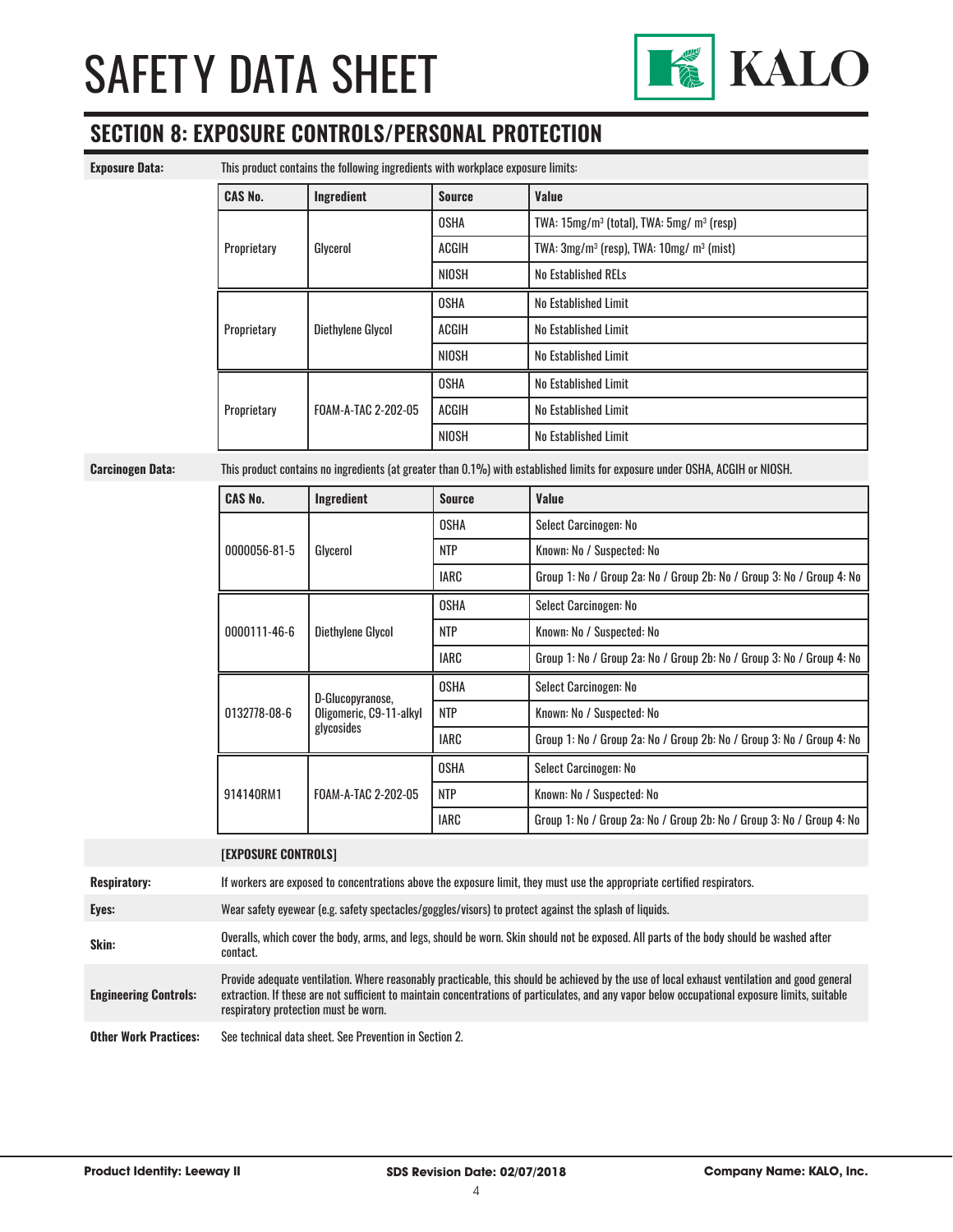

## **SECTION 9: PHYSICAL AND CHEMICAL PROPERTIES**

| <b>Slightly Hazy to Hazy Colorless Liquid</b>        |
|------------------------------------------------------|
| Mild                                                 |
| <b>Not Measured</b>                                  |
| $5.8 - 7.5$ (neat)                                   |
| 1.12-1.15 @ 20°C                                     |
| >93ºC / >200ºF SETA Flash Closed Cup                 |
| Dispersible                                          |
| >20.5 @ 20°C                                         |
| <b>Not Measured</b>                                  |
| <b>Not Measured</b>                                  |
| <b>Not Measured</b>                                  |
| <b>Not Measured</b>                                  |
| No Established Limit (C) / Not Established Limit (F) |
| Not Applicable                                       |
| <b>Not Measured</b>                                  |
| <b>Not Measured</b>                                  |
| <b>Not Measured</b>                                  |
| <b>Not Measured</b>                                  |
| <b>Not Measured</b>                                  |
| <b>Not Measured</b>                                  |
| No other relevant information.                       |
|                                                      |

## **SECTION 10: STABILITY AND REACTIVITY**

| Reactivity:                              | Not chemically reactive.                                                                                |
|------------------------------------------|---------------------------------------------------------------------------------------------------------|
| <b>Chemical Stability:</b>               | Stable under normal ambient and anticipated conditions of use.                                          |
| <b>Hazardous Reactions:</b>              | Hazardous reactions not anticipated.                                                                    |
| <b>Conditions To Avoid:</b>              | Extended exposure to high temperatures can cause decomposition. Avoid all possible sources of ignition. |
| Incompatible Materials:                  | Oxidizing agents.                                                                                       |
| <b>Hazardous Decomposition Products:</b> | Not anticipated under normal conditions of use.                                                         |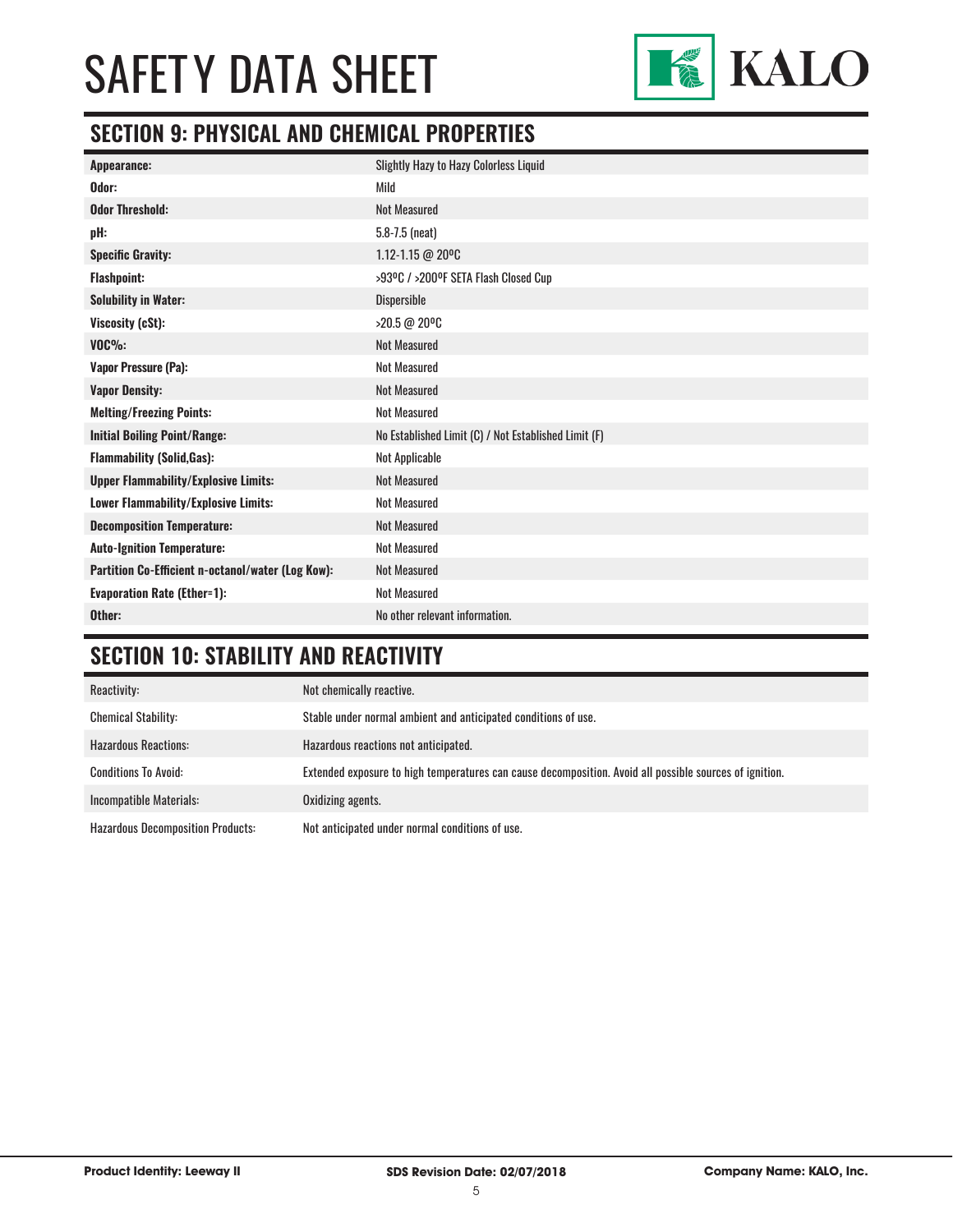

### **SECTION 11: TOXICOLOGICAL INFORMATION**

| <b>ACUTE TOXICITY ESTIMATE</b>                                    |                                                                                                         |                          |
|-------------------------------------------------------------------|---------------------------------------------------------------------------------------------------------|--------------------------|
| <b>Ingredients:</b>                                               | <b>Proprietary Blend</b>                                                                                |                          |
| Oral LD50mg/kg:                                                   | >5,000.00/Category: NA                                                                                  |                          |
| Skin LD50mg/kg:                                                   | >5,000.00/Category: NA                                                                                  |                          |
| <b>Inhalation Vapor/L/4hr:</b>                                    | >20.00/Category: NA                                                                                     |                          |
| Inhalation Dust/Mist LC50mg/L/4hr:                                | >5.00/Category: NA                                                                                      |                          |
| <b>ITEM</b>                                                       | <b>HAZARD</b>                                                                                           | <b>CATEGORY</b>          |
| <b>Acute Toxicity (mouth):</b>                                    | Not Applicable                                                                                          | $\overline{\phantom{a}}$ |
| <b>Acute Toxicity (skin):</b>                                     | <b>Not Applicable</b>                                                                                   | --                       |
| <b>Acute Toxicity (inhalation):</b>                               | <b>Not Applicable</b>                                                                                   | $\overline{\phantom{a}}$ |
| <b>Skin Corrosion/Irritation:</b>                                 | Causes mild skin irritation. (Not adopted by U.S. OSHA.)                                                | 3                        |
| <b>Eye Damage/Irritation:</b>                                     | <b>Causes eye irritation</b>                                                                            | 2B                       |
| <b>Sensitization (respiratory):</b>                               | <b>Not Applicable</b>                                                                                   | $\overline{\phantom{a}}$ |
| <b>Sensitization (skin):</b>                                      | <b>Not Applicable</b>                                                                                   | --                       |
| <b>Germ Toxicity:</b>                                             | <b>Not Applicable</b>                                                                                   | $\overline{\phantom{a}}$ |
| <b>Carcinogenicity:</b>                                           | <b>Not Applicable</b>                                                                                   | $-$                      |
| <b>Reproductive Toxicity:</b>                                     | <b>Not Applicable</b>                                                                                   | $-$                      |
| <b>Specific Target Organ Systemic Toxicity-Single Exposure:</b>   | <b>Not Applicable</b>                                                                                   | $\overline{\phantom{a}}$ |
| <b>Specific Target Organ Systemic Toxicity-Repeated Exposure:</b> | May cause damage to organs through prolonged or repeated<br>exposure. Specific target organ(s): kidney. | $\overline{2}$           |
| <b>Aspiration Hazard:</b>                                         | <b>Not Applicable</b>                                                                                   | $-$                      |

## **SECTION 12: ECOLOGICAL INFORMATION**

| <b>Ecotoxicity:</b>                    | Ecotoxocity studies have not been conducted on this preparation. |
|----------------------------------------|------------------------------------------------------------------|
| <b>Persistence and Degradability:</b>  | There is no data available on the preparation itself.            |
| <b>Bioaccumulative Potential:</b>      | Not measured.                                                    |
| <b>Mobility In Soil:</b>               | No data available.                                               |
| <b>Results of PBT and vPvB Assess:</b> | This product contains no PBT/vPvB chemicals.                     |
| <b>Other Adverse Effects:</b>          | No data available.                                               |

### **SECTION 13: DISPOSAL CONSIDERATIONS**

**Waste Treatment Methods:** Do not allow into drains or water courses. Wastes and emptied containers should be disposed of in accordance with regulations made under the Control of Pollution Act and the Environmental Protection Act. Using information provided in this data sheet advice should be obtained from the Waste Regulation Authority, whether the special waste regulations apply. Dispose of contents in accordance with local and national regulations.